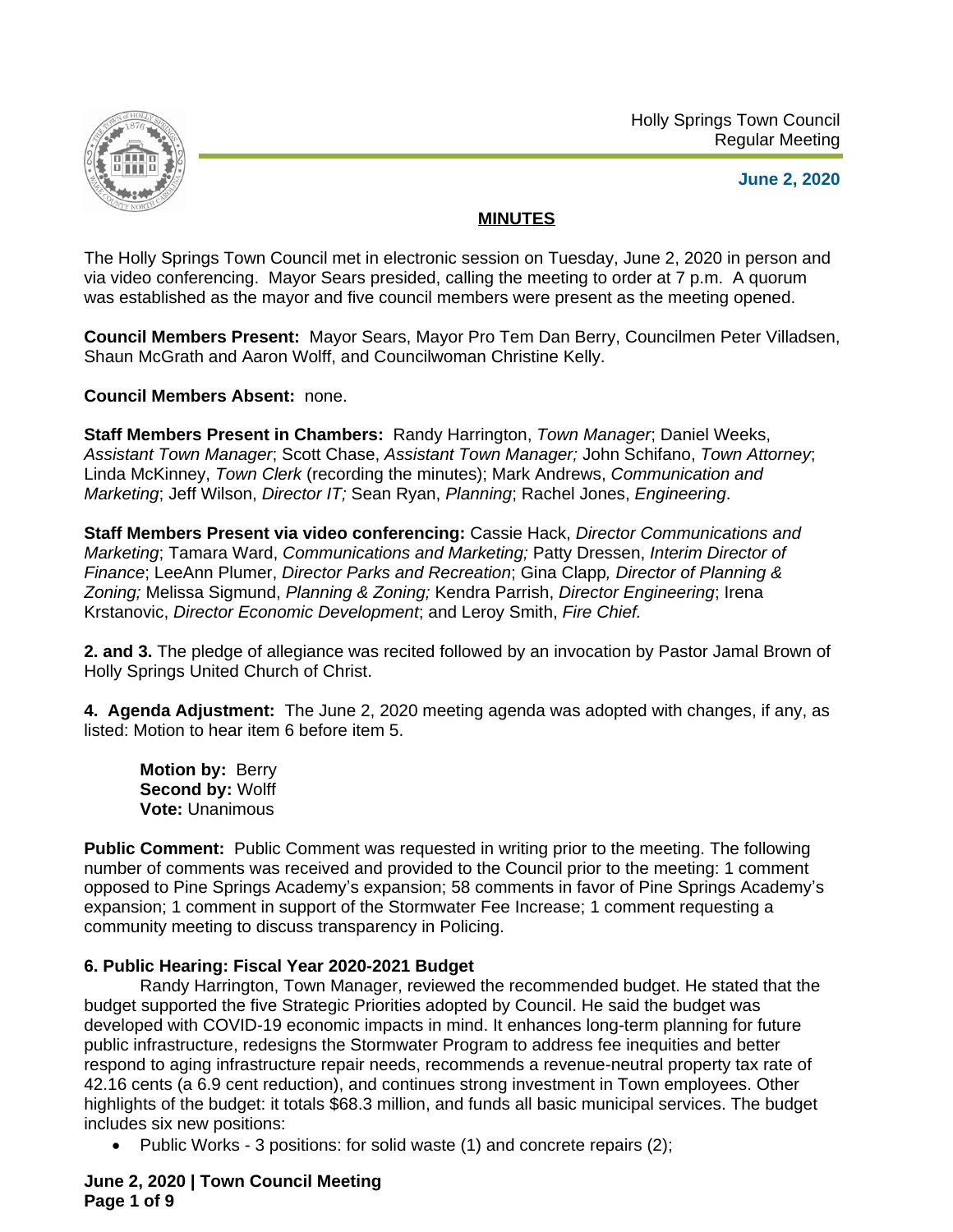- Police  $-1$ , for animal control;
- Planning 1 in permitting;

· Information Technology – 1 to support mapping data base needs.

Total fee adjustments for the typical resident will be an increase of \$4.83 per month.

Mr. Harrington said that Council would meet in Workshop to discuss the budget on Thursday, June  $4<sup>th</sup>$  at 6:00 pm at the Law Enforcement Center, and budget adoption is scheduled for the June 16<sup>th</sup> Council meeting at 7:00 pm at Town Hall.

With that explanation given, Mayor Sears opened the public hearing. The following input was received: one letter was received in support of the stormwater program fees from Chris and Sara Kempin of 204 Sycamore Creek Drive. *A copy of the letter is attached to these minutes.*

Mayor Sears then closed the public hearing.

Councilman Villadsen then asked to be recused from the Pine Springs Academy items. **Action:** Motion to recuse Councilman Villadsen. **Motion by:** Berry **Second by:** Kelly **Vote:** Unanimous

### **5. Pine Springs Academy Middle School Development Plan, Special Exception Use, and Waivers**

Sean Ryan, Planning & Zoning, said that a Public Hearing was held on May 19, 2020 regarding this matter. Council voted to approve the first variance and not approve the second variance. A question was raised as to whether the second variance was needed, and the item was tabled until tonight. Staff determined that the variance for the proposed building elevation was needed, but then the applicant modified the elevation to one that does not require a variance. Mr. Ryan said that the items for consideration tonight are the Special Exception Use, the Development Plan, and four waivers.

Mr. Ryan showed the site plan for the proposed expansion, along N. Main Street between Rosewood Centre Dr. and Katha Drive. He explained that the waivers requested are:

- 1. To allow a reduction in the number of off-street parking spaces of 25%;
- 2. To allow for more than 75% of the provided parking to be between the front building line and the front lot line along Richardson Street;
- 3. To allow a waiver of the underground utility requirement along N. Main Street;
- 4. To allow building bays to exceed 30 feet along Richardson Street, and the north and south side facades;

He explained that the waiver originally requested to allow rooflines to exceed 50 feet in a continuous plan along the N. Main Street façade was no longer needed with the revised elevations. Also the requested waiver to allow building bays to exceed 30 feet along the N. Main Street building façade, Richardson Street façade, and the north and south side façades were no longer needed for the N. Main Street façade, just the other three. He showed the evolution of the elevations, from the elevation presented on May 19<sup>th</sup>, a first draft revised elevation, and the final revised elevation.

Mayor Sears asked John Schifano, Town Attorney, to speak to where Council is in the process, and what is required to move forward. Mr. Schifano said that a school in a residential R-20 district is not a use by right, but is subject to a Special Exception Use. He said that Council needs to look only to the evidence that was received in sworn testimony at the public hearing in making their findings of fact. He said that he had asked Council to review video of the sworn testimony before tonight's meeting. He said that the remaining items are simple majority vote issues, unlike the variances that were voted on at the last meeting. He explained that Waivers do not "run with the land" unlike Variances, which do.

MPT Berry said that he thought some aesthetically pleasing features were sacrificed in order to meet the Town's UDO.

### **June 2, 2020 | Town Council Meeting Page 2 of 9**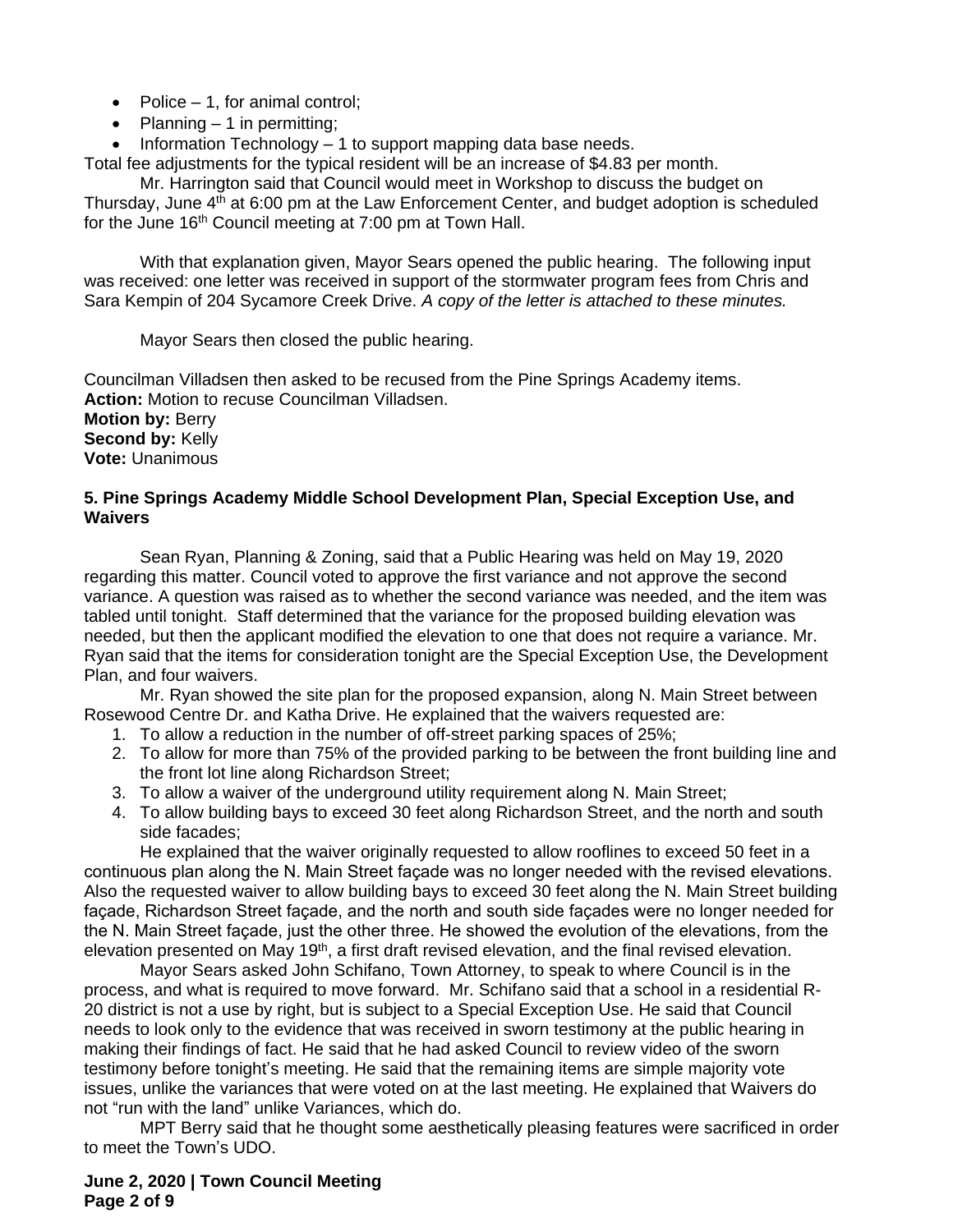Councilman McGrath asked Mr. Schifano if there were additional public facts that have come forward as a matter of public record, not something *received* from the public but something that was *out in* the public, if Council could question the petitioner in order to find if that information is accurate. Mr. Schifano said that they could, but would have to reopen the public hearing to do so, which means it would be reopened to both sides for any issue that is relative to the Findings of Facts, that the proposed use will not be injurious to the public. The use Council is talking about is a school of the size and shape and distance from the road shown on the plan, and not any particular school. So if this public information is specific to the operation of this school, it may not be relevant to the findings that Council must make. If the evidence is relative to any school, not this specific school, Council may move to reopen the public hearing. At that point, any aspect of the SEU would be fair game.

Councilwoman Kelly said that the first Finding is very broad, and given the situation with COVID-19 and the importance of this decision, she thought it would be valuable to reopen the hearing. She thinks there may be evidence that was not heard because people were uncomfortable coming to Town Hall.

Councilman Wolff said that Council has received a large amount of public comment, more than for most agenda items, and can't consider it, because it is not sworn testimony. He believes that there was potentially not enough notice for everyone who would like to be heard. There is a process, and staff has done a great job of making adjustments due to COVID-19, but he thought they had not heard all the evidence.

MPT Berry said that he does not think additional public comment would change the facts that were heard two weeks ago. He doesn't know that anything would be gained or lost going forward. He does not want to reopen the public hearing at this time. Councilman McGrath said if reopening the hearing meant rehearing testimony on the variances, he didn't want to. He said one of his concerns is one of the conditions in the SEU, not the SEU in and of itself. He asked the Town Attorney if Council needed to reopen the public hearing to have a discussion over the conditions. Mr. Schifano said Council could deliberate among themselves about any condition; the hearing would only need to be reopened to receive any other facts. And if it is opened up, Council needs to hear anyone who wants to testify.

Mayor Sears asked what condition concerned Councilman McGrath. Councilman McGrath said that the Town providing \$100,000 for the traffic light bothers him. Given the impact to the community, adding another school is a traffic and safety concern. He said he was not comfortable for the Town being on the hook for that \$100,000, especially given the current economic situation. The \$100,000 would come out of taxpayer dollars, from every resident of Holly Springs. He asked if the signal meets the warrants for a signal at this time. Rachel Jones, Engineering, said that signal analysis was submitted and was approved by NCDOT. It met most of the warrants, but because it is a school the peak hours are different. But due to the safety concerns, NCDOT agreed that a signal is warranted at this time. Councilman McGrath asked if it was correct that the project could not move forward without the signal, because it was warranted. Rachel Jones, Engineering, said that was correct. Mayor Sears asked for clarification about what the school is required to do and what they agreed to do. Ms. Jones said that due to statute, the school is not required to contribute, but they have agreed to pay \$150,000 towards a signal.

MPT Berry said that based on the testimony of Sgt. Brienzi, he would like to propose as a fact that the signal is necessary to the safety of the inhabitants of the project, the adjacent neighborhoods, and the motoring public in general, and that the proposed land use is not appropriate without the signal. He would also propose as facts that the school has a bond hearing for \$50,000,000 of public education money, which implies that the school has public education revenue to repay such bonds; that the Town does not have money allocated in the proposed budget for this signal and the town can only spend money that is duly budgeted, and that the public hearing on the recommended budget has just been completed with no public sentiment that the town fund the traffic signal for Pine Springs.

Mayor Sears asked Town Manager, Randy Harrington, to speak to the budget issue. Mr. Harrington said there were not funds dedicated to this signal, but there are some unallocated funds that could be used for this signal if Council desired.

### **June 2, 2020 | Town Council Meeting Page 3 of 9**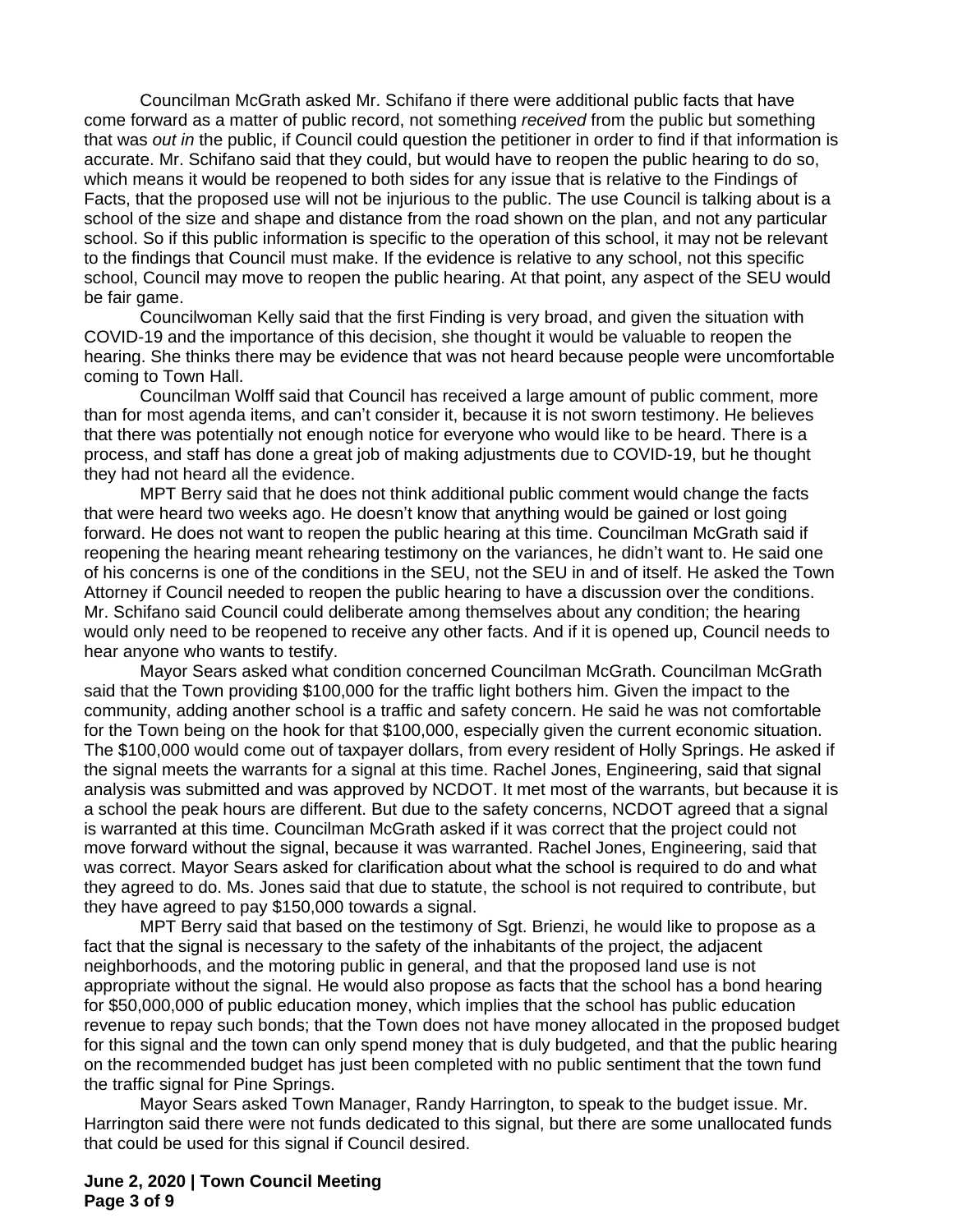Councilman McGrath asked if there was an opportunity for Council to ask the applicant to consider fully funding this signal, in the interest of public safety. He said he knew they could not require them to fund traffic improvements, but this is a safety issue. He said that if they could strike that as a condition, he would consider supporting this SEU. Mr. Schifano said that they would have to reopen the hearing to get that information from the applicant, and if they do that they would have to accept facts from other parties. The applicant's willingness to pay for the transportation improvement would be a fact, assuming they were willing to make that agreement. Council could also make these findings of fact requiring the signal, but without funding the traffic signal.

Councilman McGrath said he was comfortable making a motion to remove the Town's funding for that \$100,000, because if the money doesn't come from somewhere, the project doesn't move forward. It's up to the petitioner to decide either to fund it and move forward, or not fund it and not move it forward.

Councilwoman Kelly said she thought that Council had not gotten all the information. She said it's a big decision to put a school in that location, and it is something that Council needs to be careful about. If there are still unknown facts, she would like to hear them. Council has heard that not everyone felt comfortable coming in to Town Hall, so she thought that they were not getting all the facts.

Mayor Sears asked Town Attorney John Schifano for any guidance. Mr. Schifano said that Council acts by motion, so someone would need to make a motion to open the public hearing if that is what Council wants to do.

Councilman Wolff said it did not sound like the will of the Council was to reopen the hearing. He said he was prepared to vote if need be. His main concerns were traffic and safety. He said that the one sworn testimony received was from the president of the HOA in the adjacent neighborhood. He made it very clear that without specific improvements, the traffic signal was not enough to maintain safety. Council received a lot of public comments about the benefits of the school and he is sure it serves its community very well, but Council has to think about the whole community. Even if the school pays for this signal, it will not solve the traffic problem in this area, even if they stagger opening times for the elementary and the middle school. He said he has severe reservations that adding more students to this school is going to severely impact the adjacent neighborhoods.

Councilwoman Kelly said she agrees that even with the light, there are significant traffic safety concerns. Also the testimony from the neighborhood next door is concerning. Councilman McGrath said the traffic expert testified that the signal was sufficient to control the traffic. People are going to do what they're going to do no matter whether there is a signal there or not. This is part of our traffic calming discussion that can happen later.

**Action 1:** Motion to make and accept Findings of Fact for consideration of and to approve a Special Exception Use with conditions as stated in the agenda packet, except removing the condition that the Town pay \$100,000 toward the traffic signal and adding the following findings:

1.The proposed land use is not appropriate without the installation of the traffic signal;

2. The school has the resources to pay for the traffic signal;

 3. The recommended budget does not allocate money to pay for this signal, and the Town may only spend money that is allocated; and

4. There has been no input received in support of the Town paying for this traffic signal.

**Motion by:** McGrath **Second by: Berry Vote:** Aye: McGrath, Berry, Sears Nay: Kelly, Wolff *The motion passed.*

**Action 2:** Motion to determine appropriateness of waivers, and approve development plan for Pine Springs Preparatory Academy Middle School with conditions as stated in the packet.

**June 2, 2020 | Town Council Meeting Page 4 of 9**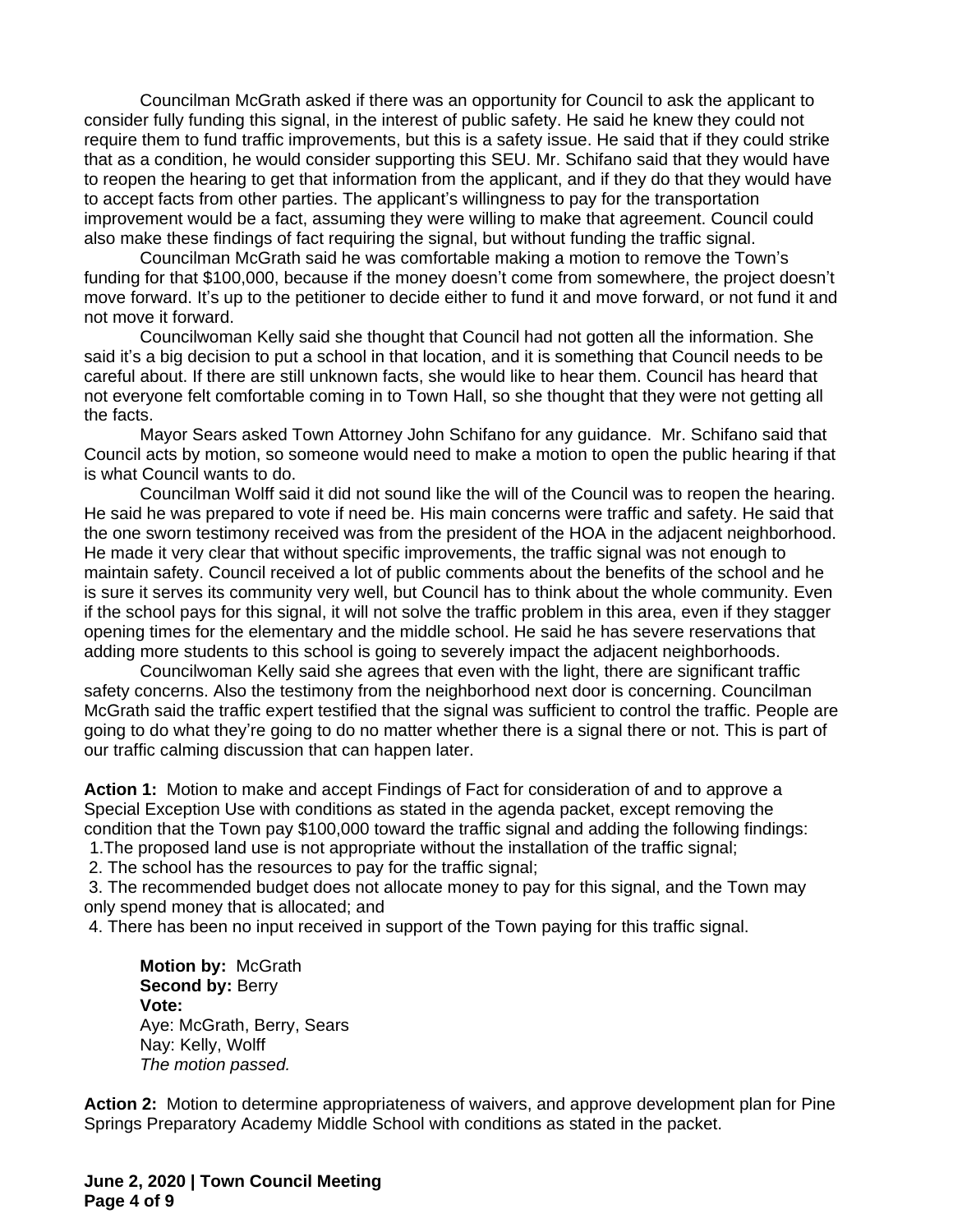**Motion by:** Berry **Second by:** McGrath **Vote:** Aye: McGrath, Berry, Sears Nay: Kelly, Wolff *The motion passed.*

# **7. Public Hearing: Pine Springs Preparatory Bond Issuance**

John Schifano, Town Attorney, said that the bond attorney from McGuire Woods was present to answer questions if there were any. He said that Pine Springs Academy desires to issue bonds not to exceed \$50,000,000 of Public Finance Authority Educational Facilities Revenue Bonds, series 2020. Per 26 U.S. Code §147(f) it is necessary for the school to have a public hearing and receive approval in principle from the "governmental unit having jurisdiction over the area in which any facility, with respect to which financing is to be provided from the net proceeds of such issue, is located."

He said that this approval could come from any governmental unit having jurisdiction, including the state or the County, but that Pine Springs had chosen to bring it to the Town Council. He explained that this resolution creates no obligation for the Town of Holly Springs in relation to these bonds.

With that explanation given, Mayor Sears opened the public hearing. The following input was received: none.

Mayor Sears then closed the public hearing.

**Action:** Motion to approve Resolution approving in principle the issuance of bonds by Pine Springs Academy.

**Motion by:** McGrath Second by: Berry **Vote:** Aye: McGrath, Berry, Wolff Nay: Kelly *The motion passed.*

At this point a motion was made to readmit Councilman Villadsen.

**Motion by:** Berry **Second by: McGrath Vote**: Unanimous (with the exception of Villadsen)

Councilman Villadsen returned to the Chamber.

### **8. Public Hearing: Duncan's Ridge Well #5 Development Plan, Special Exception Use, and Variances**

Sean Ryan, Planning & Zoning, said this item is for a Special Exception Use, Variances, and Development Plan for a non-municipal water treatment plant for the Duncan's Ridge neighborhood in the Holly Springs ETJ at 6237 Lauraca Lane. The property currently contains a private well house and the proposed SEU would expand the use of the property by adding additional structures. The

**June 2, 2020 | Town Council Meeting Page 5 of 9**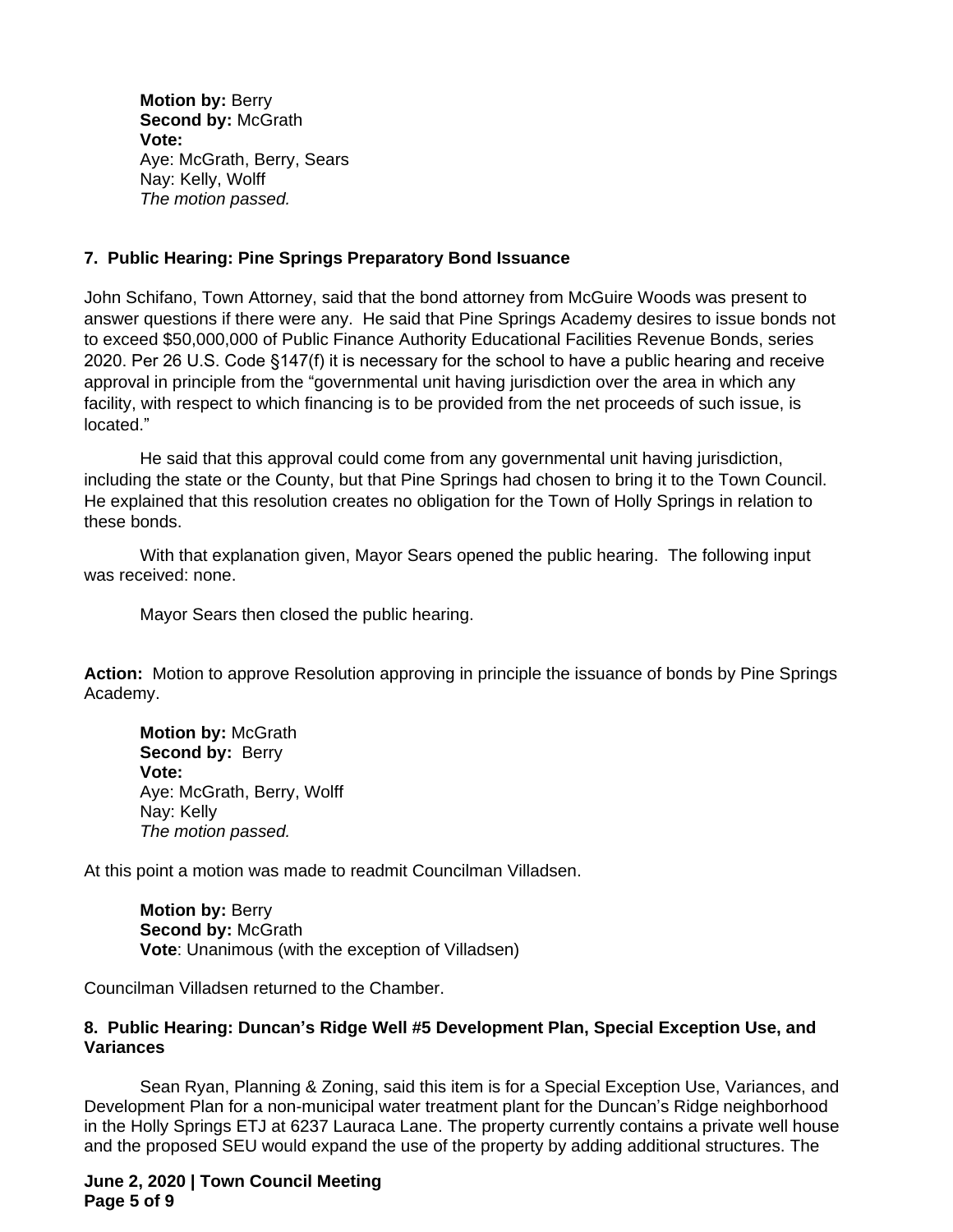associated Development Plan with the SEU contains a new 168 square foot filter building, backwash tank, and one parking space. No tree preservation is required, but the applicant is using the existing vegetation on the site to preserve trees and provide a buffer to adjacent properties. A variance has been requested for the asphalt, concrete or other hard surface material requirement for all required off-street parking areas and any driveway, interior access driveway or interior access drive to and from such off-street parking. A waiver has been requested to allow alternate compliance with the architectural design requirements.

#### Planning Board Recommendation:

Mark Stuckey, Planning Board, said they discussed the following issues and concerns on April 28, 2020:

- · The maximum capacity of the well system and if there is potential for future expansion;
- · If the Town has water service available to the area;
- · How many trees are being removed;

· The storage of phosphate and chlorine and potential hazards to adjoining residents. A waiver of voluntary annexation was approved by the Town Manager. This parcel is at the back end of the neighborhood, and is not close to Town limits.

The Planning Board recommended approval with a vote of  $9 - 0 - 0$ .

With that explanation given, Mayor Sears opened the public hearing. The following input was received: none from the public.

The applicant, Marco Menendez, 2516 Greenway Avenue, Raleigh, of KCI Associates He said the site was a 1.29 acre lot at the end of a cul-de-sac adjacent to an existing home. There is currently a well house on the property that provides water to 88 residential connections in the Duncan Ridge Subdivision. He said that iron and manganese in the well water exceed state limits and the MCL as set by the EPA. Aqua North Carolina proposes to add a water treatment building to the site that includes a filter system. The Backwash tank is for washing out the system from time to time, as necessary. The proposed building would be 17'8" x 13', and 10' 9.5" tall. It would include a 1,550 gallon backwash supply tank and a backwash wastewater effluent tank. They have already obtained approval from the NC Public Water Supply Section and are seeking a Special Exception Use and variance from the Town of Holly Springs. The variance is for off-street parking. The standard is a gravel driveway, which costs less, and is less of an invitation for people to come on to the property. He said that the proposed building will match the existing well house on the site, and is located in a relatively remote area and will not reduce the nearby property values.

Councilwoman Kelly asked what the heath concerns were with the iron and manganese levels. Mr. Menendez said it is a secondary standard, because it's a nuisance in that it stains porcelain fixtures, but there are no health implications.

Councilman McGrath asked Rachel Jones about Town utilities in this area. Ms. Jones said there is an existing 8" water line at Buckhorn Duncan, but to convert this utility to a Town utility it takes a certain percentage of the neighborhood to vote to in favor of annexation, which is difficult to achieve, and it would be up to the residents to vote for that. Councilman McGrath asked if there was Town water available. Ms. Jones said that it is within the distance indicated in the UDO, so if they ever wanted to go down that path we could.

MPT Berry asked if there was a secondary supply from Town water to that well, and Ms. Jones said there is not. Councilwoman Kelly asked if there were costs, would we expect them to pay for that, if we retrofitted the neighborhood. Mr. Schifano said the Town of Holly Springs has not done an involuntary annexation since Fair Share in 2000. Sixty percent of homeowners have to vote in a referendum to approve an involuntary annexation and that is not achievable. Were we to succeed in annexing them involuntarily, the Town would have to pay for all of the connections - the main and all the connections. Councilwoman Kelly asked who would pay if there was a voluntary annexation. Mr. Schifano said that the service to the street would be the homeowner's responsibility, the cost of the main trunks are usually born by the developer. The Town has never

# **June 2, 2020 | Town Council Meeting Page 6 of 9**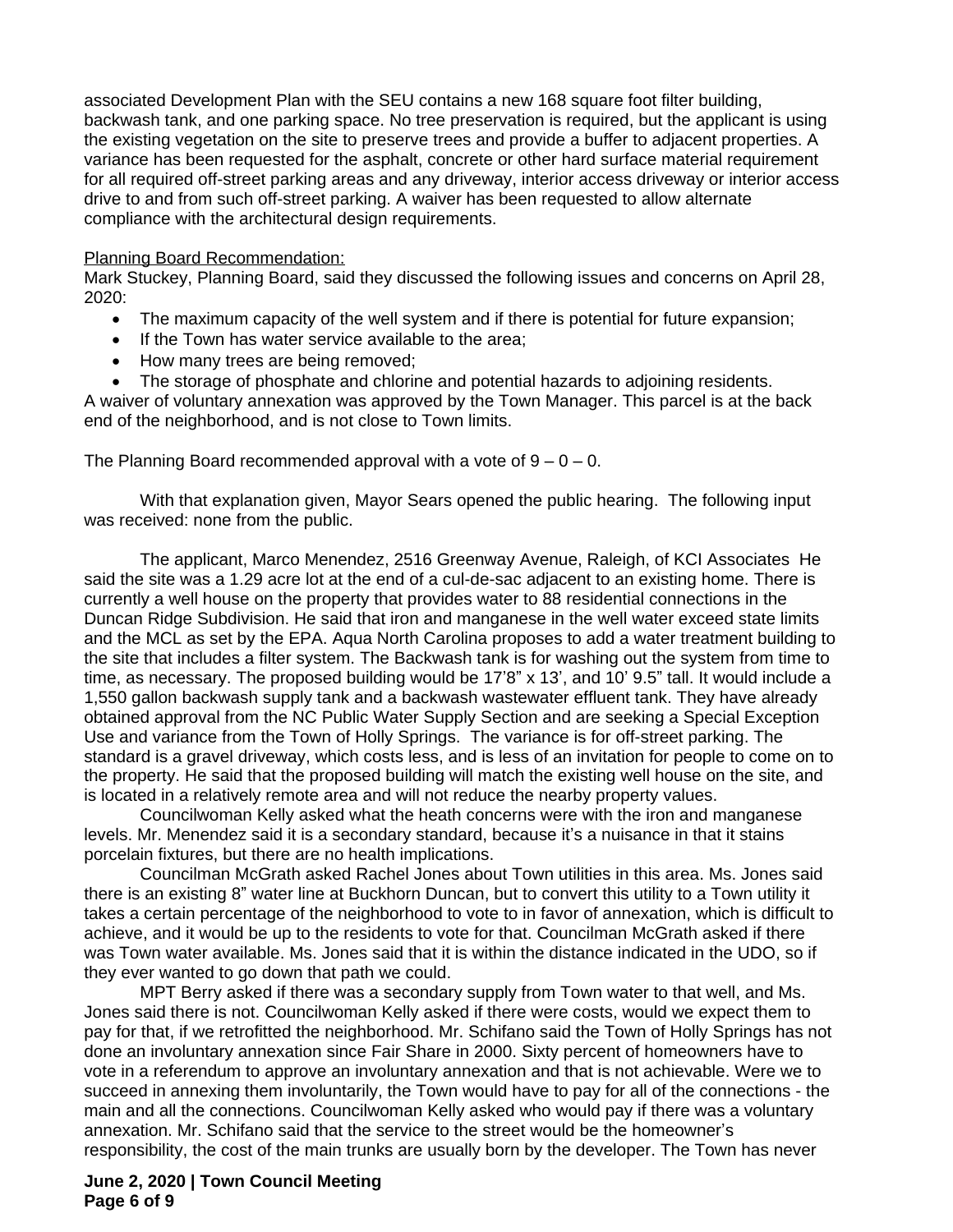dug up an existing water system and replaced it with our own. Mayor Sears asked if the Town had addressed this in the past. Mr. Schifano said that Council approved an Aqua well relocation as part of the Main Street realignment. The Town put a road over one of their two needed well sites and allowed a secondary connection as an emergency as-needed water source.

Mayor Sears then closed the public hearing.

**Action 1:** Motion to adopt Resolution 20-10 to make and accept the Findings of Fact for consideration of and to approve Special Exception Use and Variance.

**Motion by:** Wolff Second by: Kelly **Vote:** Unanimous

**Action 2:** Motion to determine appropriateness of a Waiver to the architectural requirements and to approve Development Plan for Duncan's Ridge Well #5 with the conditions stated in the agenda packet.

**Motion by:** Villadsen **Second by:** Wolff **Vote:** Unanimous

# **Consent Agenda**

The Council passed a motion to approve all items on the Consent Agenda. The motion carried following a motion by MPT Berry, a second by Councilman Wolff and a unanimous vote. The following actions were affected:

9. Minutes – The Council approved minutes of the Council business meeting held May 19, 2020, as amended, and the Budget Presentation Meeting held May 26, 2020.

10. Budget Amendment to Recognize Engineering Review Fee Revenue – The Council approved a budget amendment increasing general fund revenues by \$20,000 and expenses in the same amount for developer contribution for development traffic impact analysis reviews. *A copy of the budget amendment is attached to these minutes.*

11. Reconciliation of Trinity Creek IRA Reimbursement and Fees Paid – The Council approved transferring revenue to Capital Reserve Fund for system development fee, which is increasing Water System Development Fee Account by \$133,916.00 and reducing Developer Infrastructure Reimbursements by the same amount to reconcile fees paid per lot that exceed eligible reimbursement per lot.

12. Amendment to Town Council Meeting Calendar – The Council approved an amendment to its meeting calendar to add a business meeting on Monday, June 22, 2020. *A copy of the amended calendar is attached to these minutes.*

# **OTHER BUSINESS**

Mayor Sears gave an update on the COVID-19 situation in the state, and said the last report he had seen for Holly Springs was 20 cases and no deaths.

Councilwoman Kelly said she wanted to share that this is a difficult time, as Pastor Brown said. There was a peaceful protest on Sunday that she attended, in an unofficial capacity. There was a great police presentation. We have the safest town in NC and we do a lot of things right. But after hearing what some of the residents said, she realizes that our town does not feel safe for

### **June 2, 2020 | Town Council Meeting Page 7 of 9**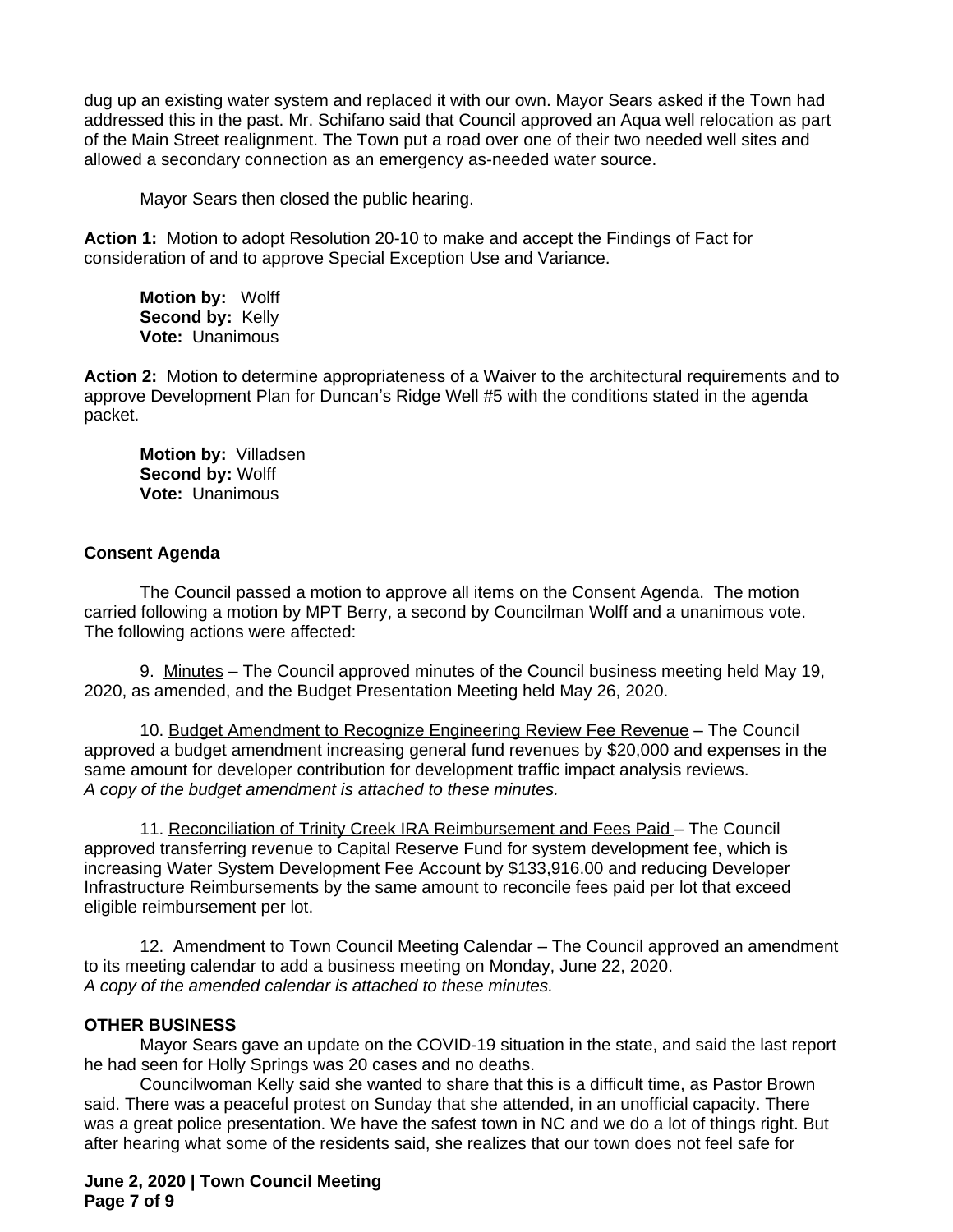everyone. She heard that there is still institutional racism. The reality for people of color is different. There was a rally with Raleigh Demands Justice, and they talked about a call to action for municipalities. It means thinking differently and putting ourselves in the shoes of other people. What can we do to improve this in Holly Springs? Body cameras are one thing the Town should think about, for transparency and accountability. She said she had reached out to Apex who is looking to implement in their budget \$30,000 for infrastructure and cameras. She would like to start a program in Holly Springs, even if it's only 15 cameras to start. She would like a policy requiring officers to intervene when a fellow officer is not behaving properly. There are many things the Town could look at and discuss, but her minimum ask would be to discuss at Thursday's budget workshop adding body cameras to the budget discussion.

Councilman McGrath said this week has found him at a loss for words. He has been trying to listen this week. In quickly moving situations, the facts are not always considered as well as they should be. He said that his military perspective says that you don't ask what color someone is who is fighting beside you. He thinks we can leverage a lot of communities for information, and we can listen to all sides. We all need to denounce all the violence, because it is not constructive. He appreciates that the protest in Holly Springs was peaceful, and he hopes it goes forward.

MPT Berry said that 2020 has been a crazy year and he wishes we could go back and start over. Yesterday his 75,000 person company had a company-wide virtual conversation about current events. He, too, is listening. He thinks he is self-aware enough to know that he can learn by listening and he wants to listen to all the residents. He thinks anyone in town can approach any member of Council, and he wants to sit down, listen, and learn from those with different perspectives. He also is thankful that our Town had a peaceful, meaningful, event, unlike those in other parts of the country. He looks forward to continuing that dialogue.

Councilman Villadsen said for him personally, it is an opportunity to listen to his kids who have unique perspectives on what is going on, and what they are seeing and hearing. It is a learning experience for him, trying to help them interpret it. He appreciates the rally at Womble Park and its peacefulness, which is reflective of Holly Springs as a whole. He looks forward to additional rallies, peaceful rallies that help educate, inform and share, and that he can learn from.

Councilman Wolff said he was also present at the rally in an unofficial capacity. He admitted that he was worried that outside forces would come and manipulate it and use it for their own ends, but that didn't happen. What did happen was a showing of unity and love, but also some stark honesty. Members of our community who have been here for generations said that they did not feel safe, that they had experienced racism, sometimes daily. There is always more that we can do. Engaging the community and seeking their input is very important. While we have not gone far enough yet, we have gone farther than most. Members of our police force were there, Lt. Parrish did a great job of answering some tough questions in a tough situation. Interim Chief McMillan was there, and said they were there to support the community. We need to have a conversation about body cameras and he looks forward to having it on Thursday. He also said he looks forward to a community meeting, but he thinks we need to wait until the restrictions are lifted so that as many people as possible can attend and be heard. We need to condemn violence of all types. Further, he said, it is June, Pride Month, and he wanted to speak to support of our LGBTQ community.

Mayor has been having discussions about the current situation with various parties, and right now he thinks we need to do something, and he will keep the Council in the loop.

#### **MANAGER'S REPORT**

Randy Harrington, Town Manager, said in August of 2018, his first night here, when he was so kindly welcomed, he stood up to talk and said one of his three core commitments to the Town was to listen to the community. We need to increase our understanding, our awareness, and discuss what we can do to make our town stronger, and better for everyone. For everyone who was at the protest, these are people who do love our community and want to make it better.

#### **CLOSED SESSION:** none.

**June 2, 2020 | Town Council Meeting Page 8 of 9**